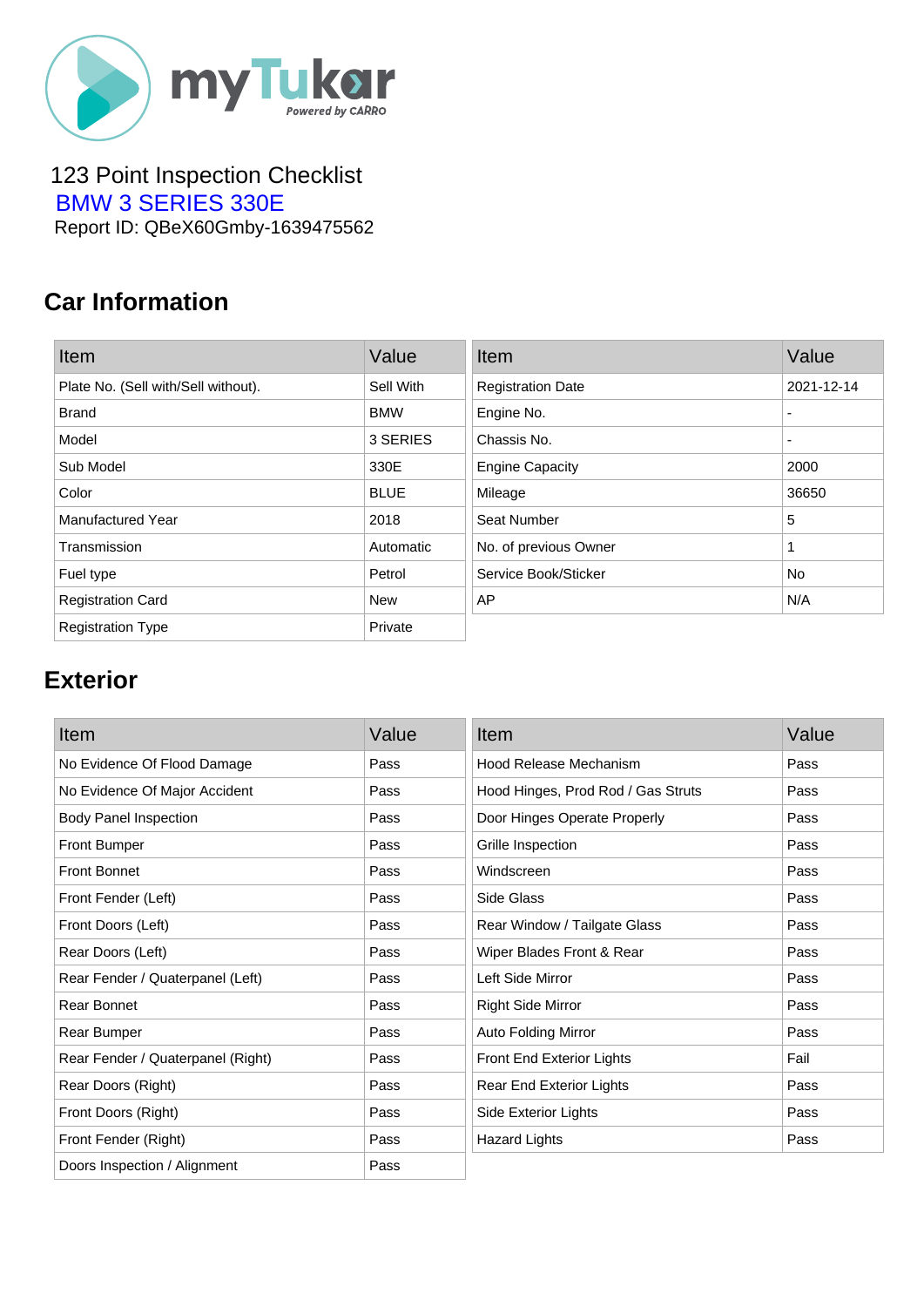# **Interior**

| Item                                 | Value | Item                                         | Value |
|--------------------------------------|-------|----------------------------------------------|-------|
| Airbags                              | 8     | Sun Visors, Vanity Mirror & Light            | Pass  |
| <b>Safety Belts</b>                  | Pass  | Dashboard                                    | Pass  |
| Radio / Cassette / Cd/Dvd Player     | Pass  | Dashboard Drawer                             | Pass  |
| Antenna                              | Pass  | <b>Interior Carpet</b>                       | Pass  |
| Alarm / Theft Deterrent System       | Pass  | <b>Floor Mats</b>                            | Pass  |
| <b>Speakers</b>                      | Pass  | Door Trim & Door Panels                      | Pass  |
| Reverse Camera                       | Pass  | Headlining                                   | Pass  |
| Air Conditioning System              | Pass  | <b>Front Seat</b>                            | Pass  |
| Air Conditioning Switch Panel        | Pass  | <b>Rear Seat</b>                             | Pass  |
| Center Armrest / Console             | Fail  | Seat & Head Restraint Adjustment             | Pass  |
| <b>Front Aircon Vents</b>            | Pass  | <b>Folding Seats</b>                         | Pass  |
| <b>Rear Aircon Vents</b>             | Pass  | <b>Heated Seats</b>                          | N/A   |
| Clock                                | Pass  | <b>Cooled Seats</b>                          | N/A   |
| Tilt / Telescopic Steering Wheel     | Pass  | Sunroof / Moonroof                           | Pass  |
| <b>Steering Wheel Controls</b>       | Pass  | Convertible Top                              | N/A   |
| <b>Steering Wheel Condition</b>      | Pass  | Door Handles                                 | Pass  |
| Horn                                 | Pass  | Push Start Button System                     | Pass  |
| Indicator Light                      | Pass  | <b>Central Locking System</b>                | Pass  |
| Warning Light                        | Pass  | <b>Power Window Controls</b>                 | Pass  |
| <b>Tripmeter And Odometer</b>        | Pass  | <b>Remote Boot Release</b>                   | Pass  |
| Windscreen Wipers Switch             | Pass  | Fuel Cap Release                             | Fail  |
| Rear Window Wiper Switch             | Pass  | Luggage Compartment Trim & Cargo Net         | Pass  |
| <b>Paddle Shifters</b>               | Pass  | Luggage Compartment Light                    | Pass  |
| Interior Courtesy, Dome & Map Lights | Pass  | Luggage Board                                | Pass  |
| <b>Outside Rear View Mirrors</b>     | N/A   | Parcel Shelf / Speaker Board / Tonneau Cover | Pass  |
| Ashtrays                             | Pass  | Jack & Tool Kit                              | Pass  |
| Gear Knob                            | Pass  | Spare Tyre                                   | N/A   |
| Handbrake / Footbrake Lever          | Pass  |                                              |       |

# **Underbody**

| Item                  | Value | Item                             | Value |
|-----------------------|-------|----------------------------------|-------|
| <b>Exhaust System</b> | Pass  | Wheel Covers & Center Caps       | Pass  |
| 4X4 Operation         | N/A   | Rack And Pinion, Linkage & Boots | Pass  |
| Front Tyre (Left)     | Pass  | Control Arms & Ball Joints       | Pass  |
| Rear Tyre (Left)      | Pass  | Tie Rods & Idler Arm             | Pass  |
| Front Tyre (Right)    | Pass  | Sway Bars, Links & Bushings      | Pass  |
| Rear Tyre (Right)     | Pass  | Wheel Alignment                  | Pass  |
| <b>Rims</b>           | Fail  |                                  |       |